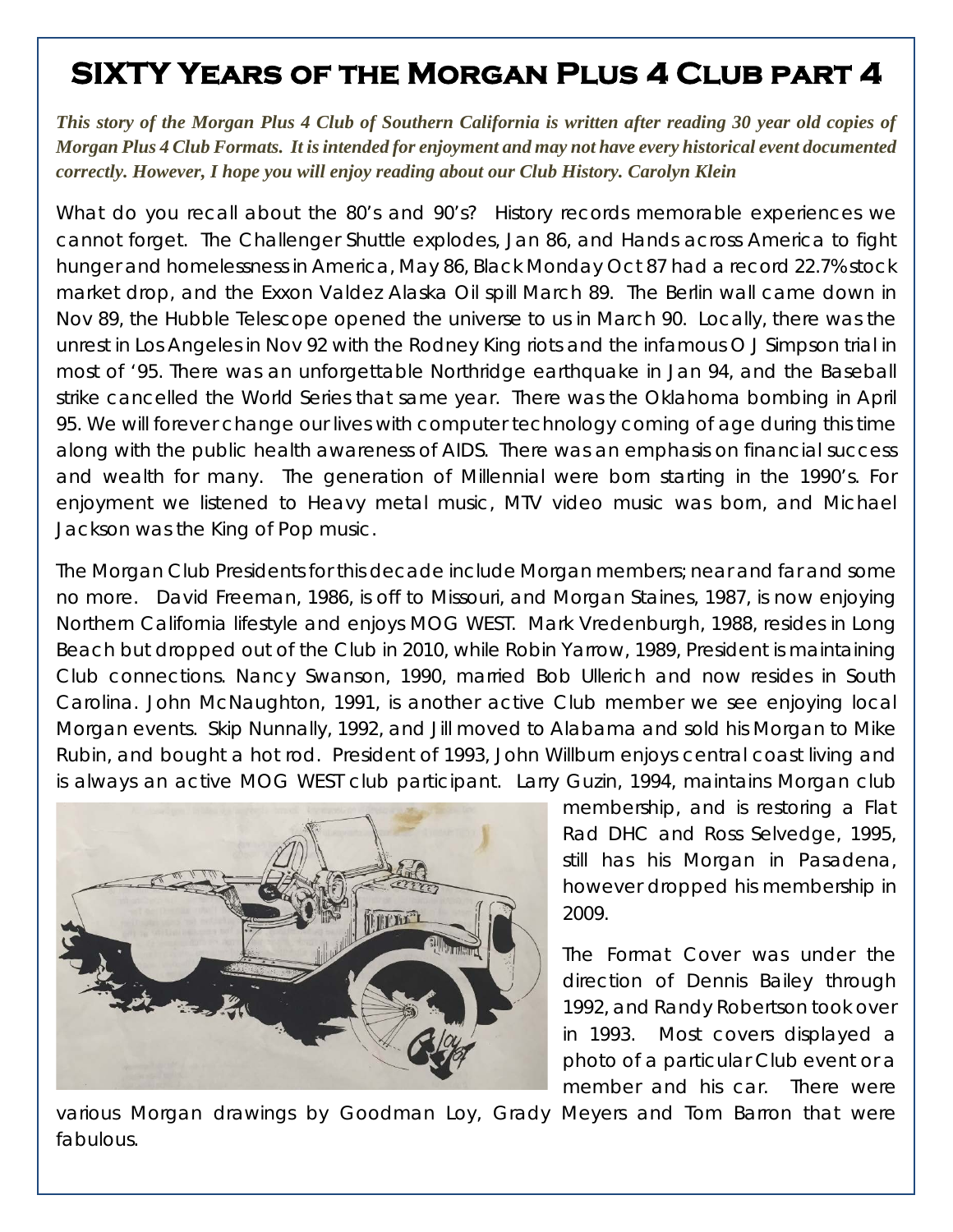The General Meeting was at ME 'N ED's PIZZA PALOR for the entire ten years, cannot go wrong with pizza and beer. In general, there was a full page Morgan Mart listing of Morgan cars for sale across the entire USA, and every issue listed Morgan Swap shop with parts for sale (before we had eBay) as well as parts wanted for a Morgan restoration project. There were special additions to enjoy including horoscope reports, crossword puzzle challenges, and regular correspondence from out of area members. There was a full page calendar of car events, near and far, and along with the monthly Morgan club event, you could always guarantee additional car events to keep all Morgan drivers on the road. I noted less technical articles being published monthly, but an occasional well written tech review on a specific topic. I have tried to report the reprint of quite a few Morgan articles written in a variety of automobile magazines. Every year you could guarantee that the May event was the Highland Games at the Orange County Fair Grounds, MOG WEST gathering of the faithful in the California Central Coast in July and the pleasure of participating or watching the Vintage Car Races at Laguna Seca in Monterey CA, every August.

The Year of the Three Wheeler was celebrated in 1986. There was an El Primo del Ano V event, when the Club visited the Banning House tour and brunch, then a Hill Climb, IMAX movie, Newport Concours, Highland games and Lotus Morgan traditional Picnic and Ball game were scheduled. The annual Club Concours was held at the San Antonio Winery with Best of Show Garret Capune with his 55 DHC. The Christmas Dinner was held at the Cock and Bull on Sunset Blvd in Los Angeles.

Some interesting articles to read from 1986, "The Great Bank Note Story or the Day GN LTD Rocked the World" by the Registrar of the Frazier Nash Section, Peter Egan of Road and Track "Lessons from the Shade Tree", along with a twelve page report by Spence Young on his Mille Miglia drive in his 1950 Frazer Nash Le Mans replica and Larry Ayers five week tour to UK. There was also a proposed By Law Ballot regarding definition of a quorum…no results report found on the final outcome (so sorry).

The year 1987, was the year of the Morgan 4/4, and it began with the traditional El Primo del Ano VI cultural tour on SUPER BOWL SUNDAY, seeing homes of Early California Pioneers. FYI – The Super Bowl XXI, held in Pasadena, New York Giants 39, Denver Bronco 20 with MVP Phil Simms. Morgan Club membership increased with addition of Baby Staines and Baby Bailey. There were exciting events with Valentine Rallye, Disneyland night visit, Santa Barbara Car Show. May was the Highland games gathering of a fine collection of British cars at the Orange County Fair grounds and a Camp Pendleton tour of the Marine base with Major Ricky Lindsey. The fall agenda was the Anza Apple and art Festival and the Club Concours under the direction of Michael Hattem. This year there was a complete listing of the tech articles printed in the Format, listing topic and year of printing. Sam's Sea Food was the December Christmas dinner location in Huntington Beach.

Mark Vredenburgh led the Morgan Club in 1988, and there was some great driving events recorded. January brought a long distance run from Marina del Rey to Arrowhead for a great drive, ice skating and dinner at a 50's dinner. The traditional Cultural tour was bumped to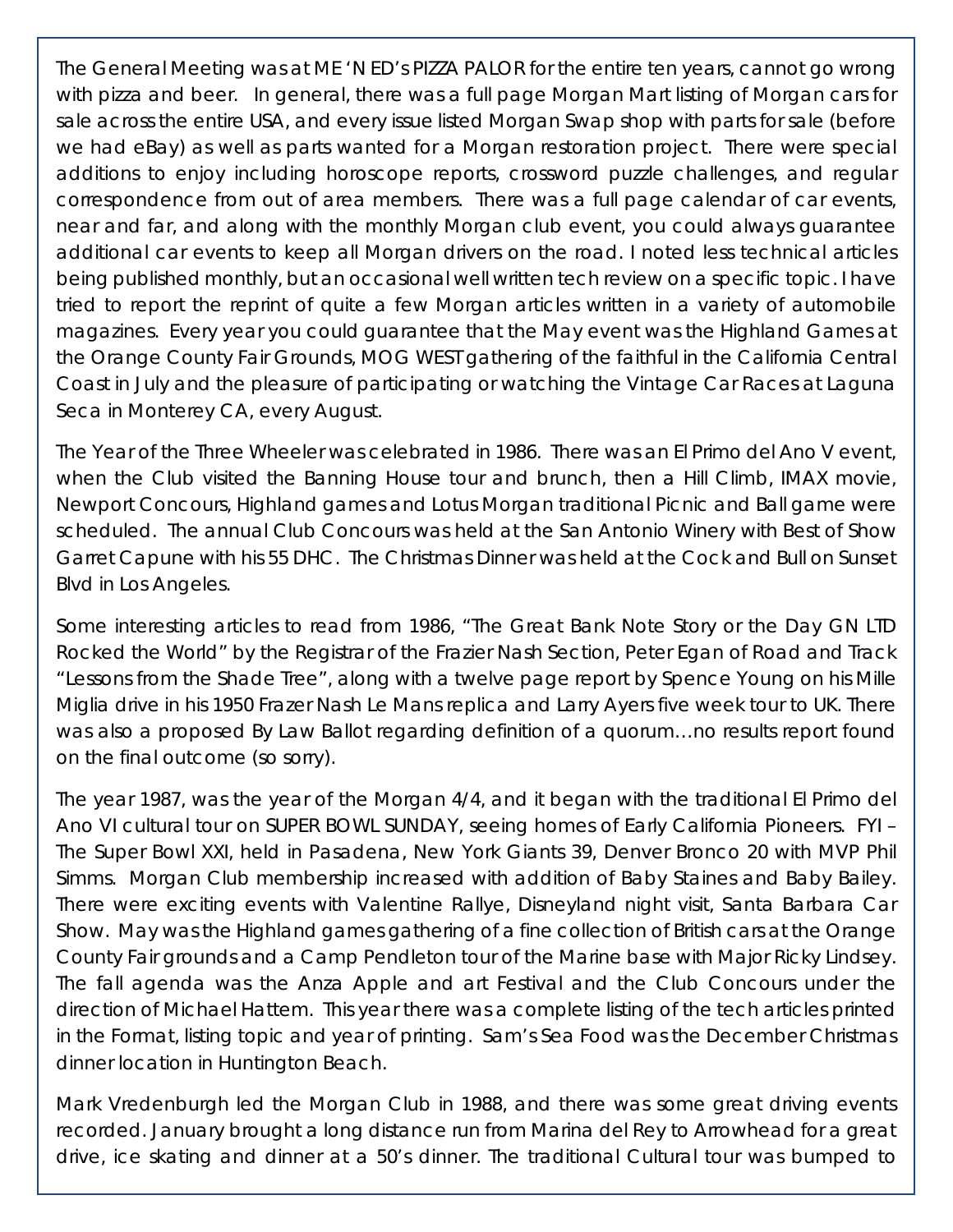February with a visit of Seaport Village in Long Beach, with another long drive to Santa Barbara City College car show in April. Of course summer events of Highland Games, MOG WEST and Laguna Seca went on as usual. Fall festivities included the Club Concours with Skip and Jill Nunnally and their 1967 4 Pass taking Best of Show honors. We enjoyed the picture of the San Pedro Parade with oversized Yogi Bear & Boo Boo Bear in Morgans. A big hats off to Jim Belardi and 'Butterscotch' on receiving the VARA John Goss memorial trophy award recognizing his *spirit of vintage racing.* Morgan cheer and awards were presented at the Christmas dinner at the Buena Park Velvet Turtle.

It was time to salute the Morgan FLAT RAD in 1989, which was led by President Robin Yarrow. The Southwest Museum and Lummis House was the focus of the Cultural Tour this year, February brought a Rallye tour & hunt for HUB PUB, and playing at El Dorado Park for Morgan picnic and flying kites in March…rained out and enjoyed by Club members in August. The Morgans also visited the San Juan Capistrano mission, the Santa Barbara Concours and the Del Mar San Diego Car Day Poker Run. MOG WEST added a slalom to their activities in July to give some real tire exercise for Morgans.

There were some interesting articles reprinted from Victory Lane July 1988-"Morgan Motor Company Limited", "Morgan Mania", reprint of "Britain on the Bonnet" no source, Car Collecting & Investing, Vol.1 No. 19, "The Morgan Plus-4 and 4/4; Less is More and More, and written contributions of Morgans by Brian O'Gorman and Spence Young. The Club results of voting proposed By Law changes: Extending voting rights to auxiliary members failed to pass, extend voting rights to associate members failed to pass, and limit number of auxiliary member per regular member to one passed. Yearend festivities concluded at the Velvet Turtle in Torrance.

The Morgan Club successes under the leadership of Nancy Swanson in 1990 gave members a great year. Ken Scotland provided a Cultural tour of Pasadena Homes, with Whale of a Tour in Palos Verdes, a car show at the Fullerton Airport, a Progressive dinner with a mystery who did it theme, and another Santa Barbara City College car event to keep Morgan drivers enjoying various adventures. Of note this year, Morgan Staines as Club Secretary, wrote interesting minutes with quite a bit of extra flourish for member enjoyment. A group of Morgans participated in Morgans over America in July and August. After enjoying the MogWest gathering and exciting Monterey races, the second half of 1990 included the Santa Barbara Concours with a BBQ at the Wilsons, Orange Empire Museum Rallye, Morgans on the Lawn at the Capunes. The December Christmas dinner was held at Yank's Restaurant in Beverly Hills.

To keep Morgan owners up to date on published articles, reprints included the Car Collector Nov 89-"Dropping out of Sight", The Best Car I ever owned or The Cop who hated Red Morgans by OP Reed Jr 2/9/90, Hong Kong Press "Morgan Classic Wheels that need the care of a proud wealthy owner." Washington Post 1990, "Car Buying, The Complete Guide", Classic and Sports Car May 1990 "Worcester Sorcery", Victory Lane, September, 1990 "Weber Carburetors- Care and Maintenance" and Performance Car June, 1990, 'Wild Cars'. If you can, review these interesting articles written about the car we all share our passion for.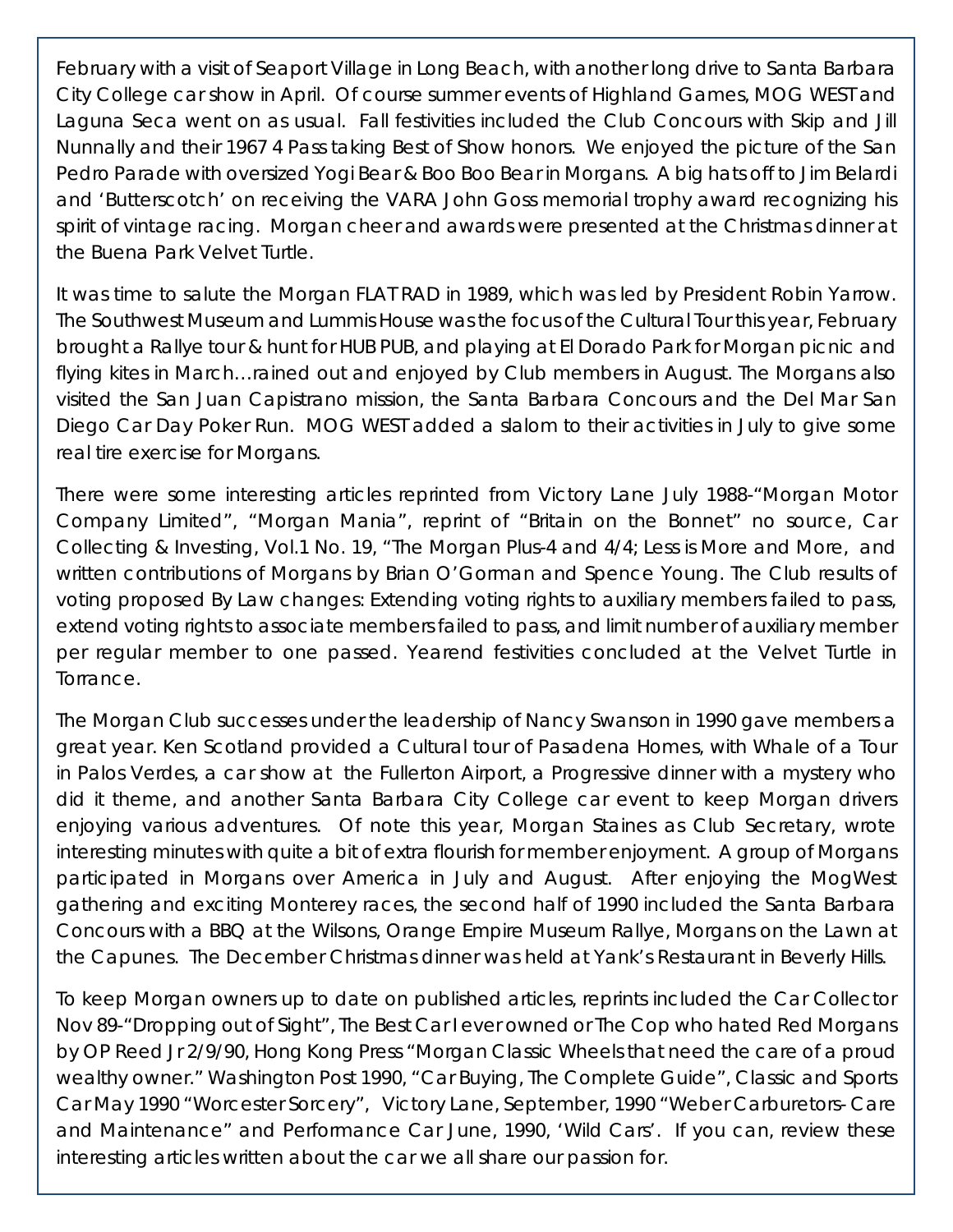Thanks to John McNaughton who took on Presidential leadership in 1991. The Morgan outings gave a variety of enjoyable experiences as usual. The January tour was a visit to a museum of Natural History in Aliso Viejo (which has since closed) which displayed robotic dinosaurs' mostly half scale, following the tour, club members enjoyed dinner at the Rose and Crown Pub. There was a wine tour to Ventura via Santa Barbara and the Cold Springs Tavern stop, a Rallye with Austin Healeys in Malibu and Laguna Beach tour. There was a Morgan Rallye by Michael Hattem, MogWest, Mission Viejo Rallye picnic in August, and fuel up your Morgan for long distance drives to Santa Barbara Concours and San Diego British car gathering in the fall. The Mc Naughton's hosted the final Board meeting and New Year's Eve Party to finish off 1991! Of note, there was a twelve page report on Morgans over America by Steve Roake and a note of Robin King passing In April. The Morgan Club concluded the year with dinner, awards and good cheer at The Oyster House located in the Ports of Call in San Pedro.

1992 started under the guidance of Skip Nunnally, with the Cultural event of the Nixon Library Rallye tour in Yorba Linda. Let's see where did the Morgans travel to and show off their fabulous cars, it's time to go to Firestone Winery in Ventura followed by Sally and Jack Samanigo BBQ, then off to Perris for the Orange Empire Railway Museum and picnic day. The Orange County Fair grounds and the Highland games gave Club members time to show off their machines and then stretch the road on a rallye hosted by the Swanson's. Morgan Club membership increased again with addition of Sarah Hattem. Her first event was the Highland Games. MOGWEST was transplanted to Santa Maria for a gathering of all the Northern and Southern California Morgans and guests. The fall tour celebrated the El Toro Marine Base 50th Anniversary, along with the Santa Barbara Concours and Wilson BBQ. It was time to enjoy the sea breeze for the San Diego tour in October and a Rallye November. Yes, another great year of Morgan events for members to enjoy concluded at Sam's Sea Food in Huntington Beach.

Of note this year, Michael Hattem proposed that all Presidents must write a monthly Pres message as noted in the March Format! Road and Track in August of 1980 printed five articles on our favorite car, the Morgan. Bob Ullerich wrote a confession regarding speed and safety and how he earned the Ken Hill Award for avoiding authority, and finally, kudos to Greg Rickard for tabulating all the Technical articles for members, Morgan Tech Book for sale and a real value for \$42.

Morgan Club festivities and fun continue in 1993 under the leadership of John Willburn. After 1978 Presidency a fond memory, John carried the banner for a second term as President, that's real dedication. The Club events began with the Nautical Heritage tour at the Marine Institute, then off to the Getty Museum for some real historical culture, then a drive to the Sierra Madre Rallye, Antelope Valley wild flower reserve rallye and joint event with Lotus Club for Mission Viejo Rallye. Following the Central Coast MOG WEST, and Monterey races, The Morgan Club enjoyed a Pasadena Rallye and British Pub and Grub Crawl, the British Car Gathering moved from Woodley Park to the Santa Monica Airport to celebrate British Wheels and Wings, along with demonstrations of vintage British aircraft. There was a turkey twist rallye hosted by the Belardi's and Holiday Dinner at the Lakewood Country Club.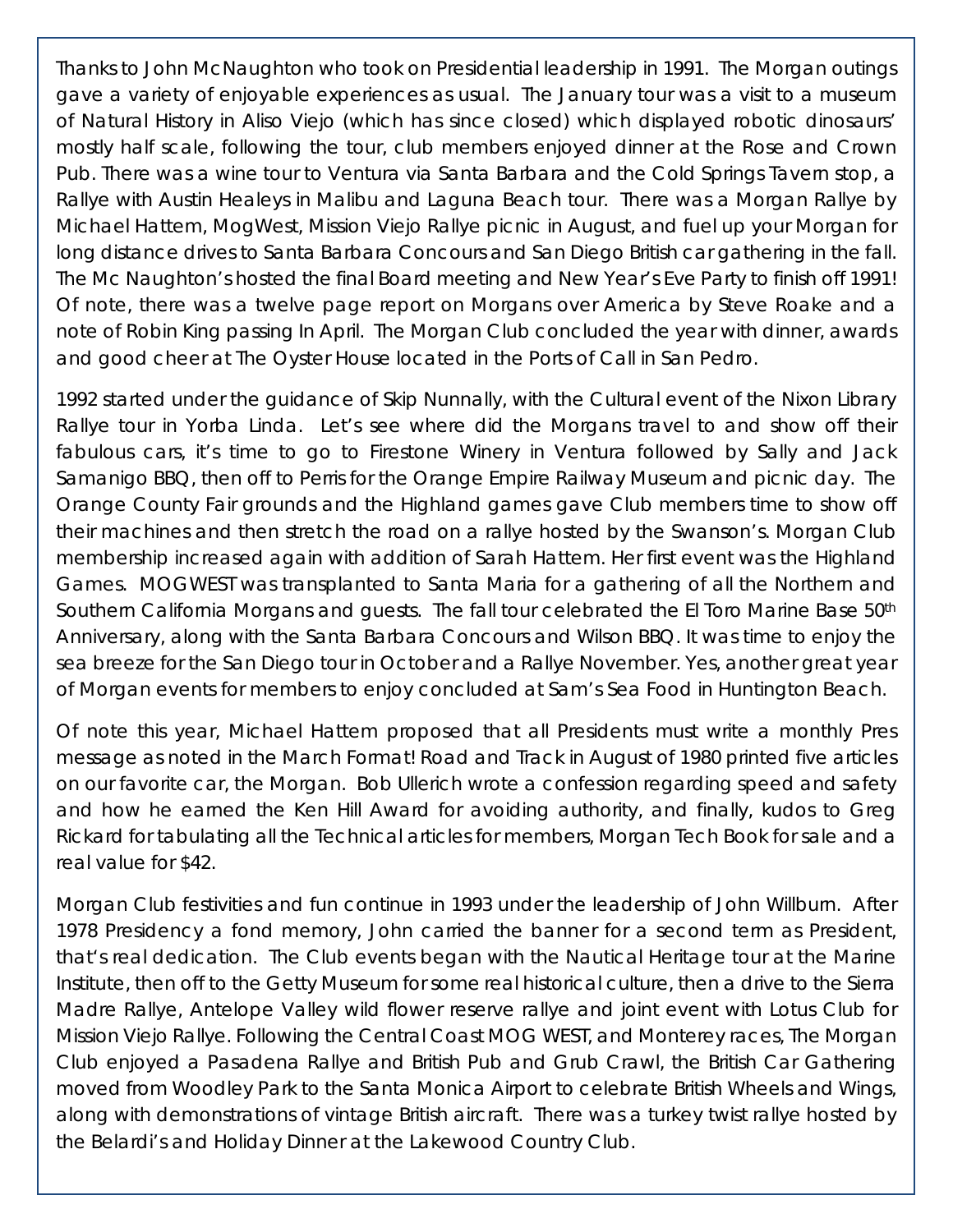There was a well written article on the construction of a side screen storage rack in February, Morgan Staines article on the Grand Canyon tour, Gladys and John Mc Naughton USA country tour report, and an informative report of the Arizona Governor Cup Rallye that Morgans enjoyed driving.

The kickoff for the 1994 Morgan Club activities under the guidance of Larry Guzin, began with the San Diego Auto Museum in Balboa Park, hosted by Doug Taber. Club events continued with a Santa Maria wine tour with the Triumph club, a Chino Air Museum visit, the British Car Meet returned to Woodley Park and the Highland Games with Morgans and bagpipes entertained us at the Orange County Fair Grounds.

Following the June Poker Rallye, it was pack up your Morgan for Cambria and MOG WEST, and watch the Vintage Auto races and Concours d'Elegance in Monterey. The fall agenda included the tradition of polished and shining cars at the Santa Barbara Concours with Randy and Dolores Wilson hosting post BBQ, a Morgans on the Boulevard/ Club Concours at Larchmont Blvd and a San Diego British car day in October. There was a Morgan tour in November, with an old ridge route drive to Lake Hughes. The Holiday / Christmas celebration was held at Sam's Seafood in Huntington Beach.

What did 1995 bring.... the 40<sup>th</sup> Anniversary of the Morgan Plus Four Club! With three hundred members, the Morgan Club traditions continued with a variety of club events to enjoy, a great newsletter, a spares stock, a source of technical advice and an abundance of Morgan paraphernalia. Ross Selvedge as the Club President gave his outstanding leadership for all the Club events. The Morgan Car Club in Washington DC noted their 25th anniversary and National Meet in Pennsylvania this July. The Morgan Three Wheel Club celebrated their 50th Anniversary in England. Every Morgan member had something to celebrate this year with such fabulous milestones.

Our Club activity events included a tour of the new Petersen Museum in Los Angeles, Wine Tour with Triumph Club to Santa Maria, with a thirty car turnout and participants enjoyed the racing experience with the Willow Springs event on April 2. Club members were invited to participate in a Laguna Beach tour, the Highland games in May, and a Deer Park Run to Winery and Museum in Escondido via Ortega Highway. After MogWest and Monterey, there were scenic drives to Palos Verdes with the Triumph Club, Santa Barbara Concours, and Planes Trains and Morgans at March Field Museum in October and Marconi Museum and Rallye to Garrett Capune's in November. The Holiday Dinner was held at the Petrelli Steak House to conclude 1995.

It is always great to review Formats, to enjoy the pictures of Club outings to note how a few of the Club members look the same, while the rest of us have gotten older and wiser. The pictures of various racing events and the social gatherings are wonderful memories for all the club members. The contributions of real interest in 1995 issues include the very well written reporting on the Mc Naughton's travel adventure as they drove their Morgan around the world, the